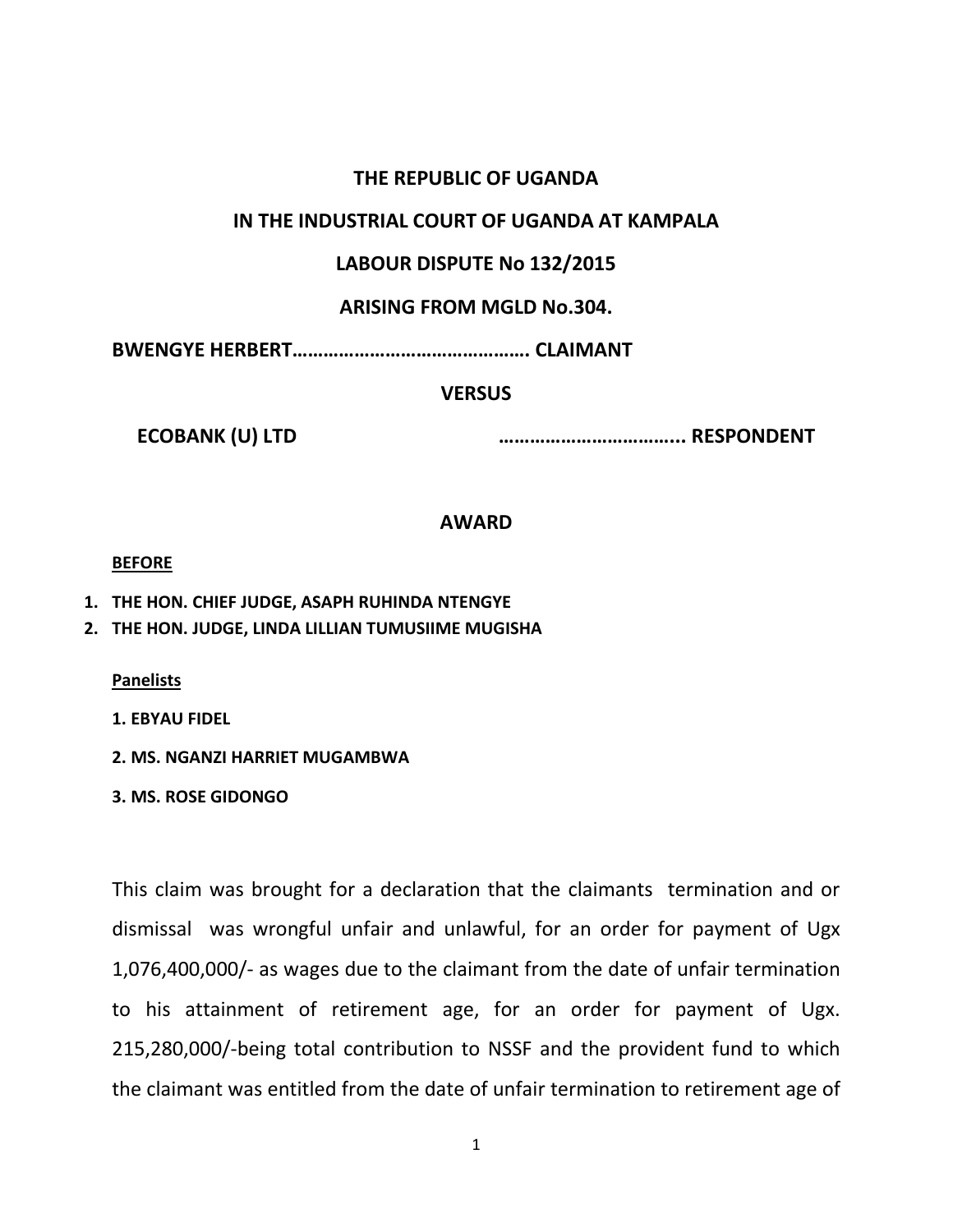60 years, an order for severance allowance, general damages, for mental torture, emotional unrest, inconvenience, punitive damages for the high handed manner in which the claimants termination occurred, interest at a commercial rate and costs of the suit.

#### **BRIEF FACTS:**

The claimant was employed by the respondent as a relationship manager from the 5/07/2010 until 1/10/2014 when he was terminated. According to the claimant he had recommended a client, Prime IK, for the issuance of a Performance Guarantee reference (EUG/PP/390/13) dated 17/10/2013 of Ugx. 108,469,285/-and an Advance Payment Guarantee reference(EUG/PP/391/13) dated 17/10/2013, of Ugx. 216,938,570/= to enable them undertake construction of Publicand Institutional toilets for the Ministry of Water and Environment worth Ugx. 1,084,692,846/-. The Guarantees were approved and an offer letter was made to the client on the 26/09/2014. The guarantees were set to expire on 25/03/2014 and 25/03/2014 respectively.

However on the 24/04/2015, the Ministry called for the refund of the monies relating to the two guarantees against the nonperformance of Prime IK Limited.

He was dismissed on 1/10/2014 after the disciplinary hearing found him guilty of a) breaching the banks policies in relation to tampering and altering guarantee documents, b) failing to adequately follow up the customer in the period of default as required, c) misleading the banks credit committee on the capability of the customer to pay the additional facility and refusal to cooperate with and write a statement to the investigators despites several reminders.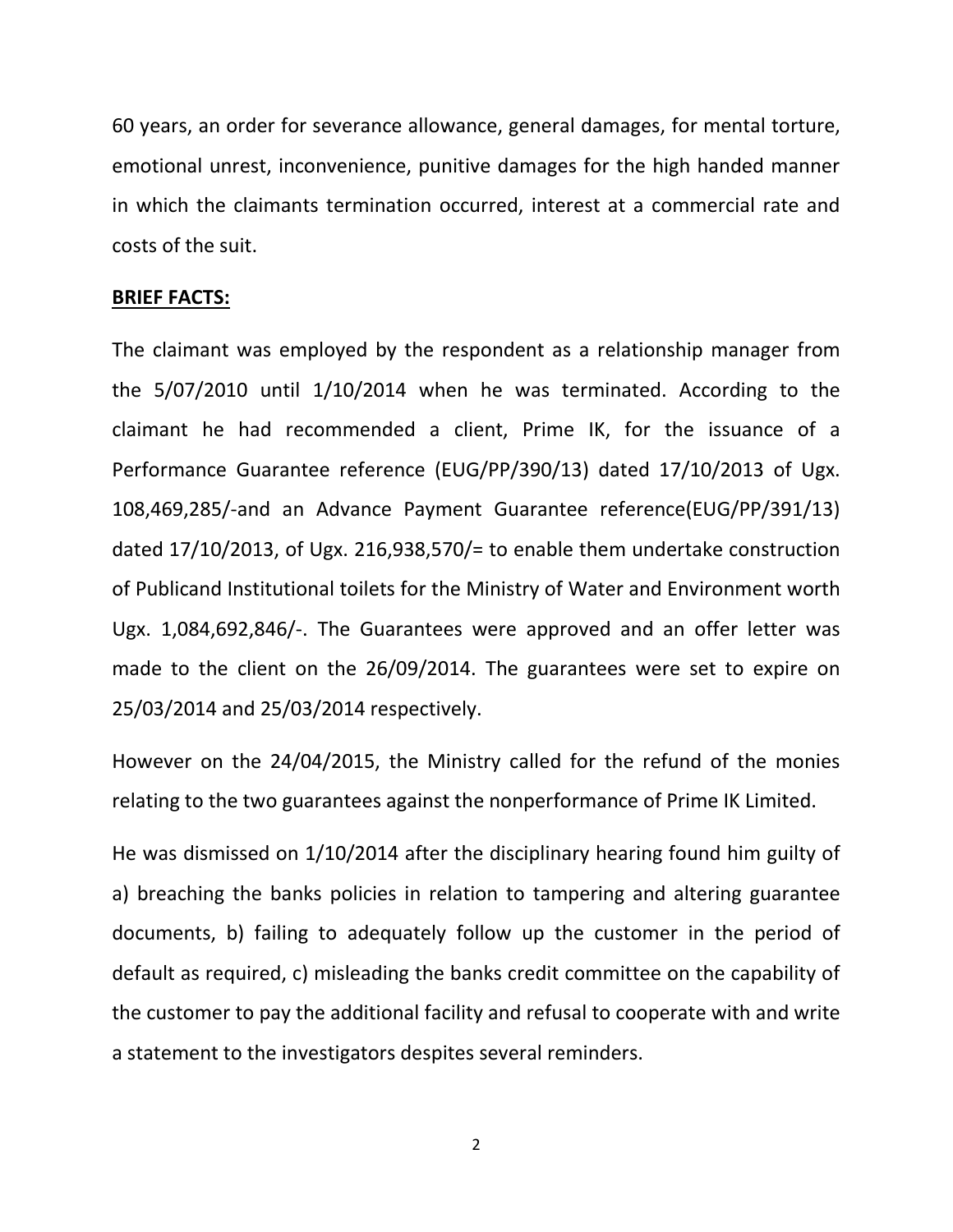## **ISSUES:**

**1. Whether the Claimant was lawfully dismissed?**

# **2. Whether there are any remedies available for the parties?**

# **SUBMISSION**

# **1. Whether the Claimant was lawfully dismissed?**

It was submitted for the claimant that he was dismissed for amending the datesfrom 25/03/2014 on the performance guarantee and 25/03/2014 on the Advance payment Guarantee to 31/04/2014 and 31/05/2014respectively. He also changed the figures stated on both guarantees without authorisation, leading to loss to the Bank. According to Counsel the dismissal was wrongful because the Respondents had not complied with Section 68 of the Employment Act and **MAGARA OLIVE VERSUS UMEME LIMITED HCCS NO. 39 OF 2010, 4.**

He argued that the guarantees in question that is, the initialAdvance payment security Guarantee and amended copy thereof marked CE3 and CE4 and the initial performance guarantee and amendment thereof marked CE5 and CE6 respectively both on the claimants trial bundle, were one of the terms and conditions of a contract between Ministry of water and Environment and Prime IK Limited. The guarantees were to enable PrimeIK secure advance payment before it commenced of the construction of institutional toilets in Buwama, Kayabwe and Bukakata towns works by IPK the respondent's client.

Relying on the testimonies of CW1,CW2 and CW3, he argued that the claimant had been authorized to make the changes on the dates and amounts on the guarantees by authorized officers; the Country risk head one Govina Deo, Johnson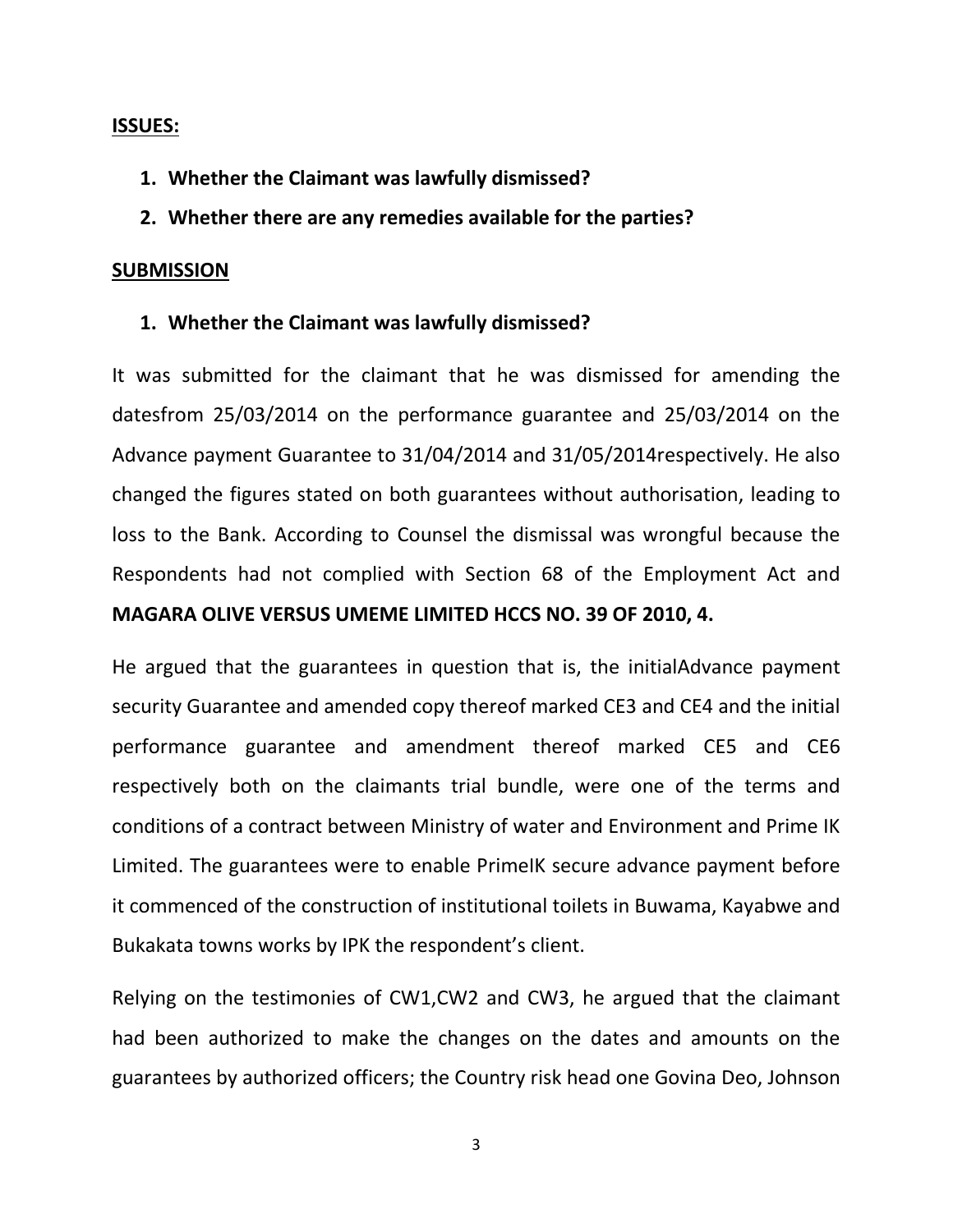Galabuzi, the claimants supervisor and head of SME and Local Corporates and one Okello Alex Paul the head of EWRR as per exhibit CE7. He further stated that the signatories one Annette Kihuguru and Annette Mwiriza had been informed about the changes and they had not objected to or raised any complaints regarding the changes.

Counsel contended that respondents had neither adduced any evidence discrediting the authenticity of the amendments nor called Govina, Galabuzi or Okello as witnesses to rebut the claimant's evidence. He also argued that the investigative report had not included any statement from the trio or any of the signatories denying the amendments and besides they were all the claimants' superiors. He concluded that the amendments having been authorized,they were authentic.

Counsel insisted that Galabuzi and Okello had not been mis-directed by the claimant as claimed and Exhibit D3 the signatory book, which was relied on to discredit their authority, authenticated Galabuzi's signature as a signatory listed under category "A" in the book.

Counsel insisted that contrary to the respondent's allegations the claimant had followed the proper procedure in processing the issuance of credit documents and RW2sassertion that there had been no process flow was untenable because the process flow she referred to under D12, was not applicable in 2013 because D12 was dated 2014. Counsel further submitted that the claimant having not been part of the ALLEUG\_CALL group had not received the mail dated 16/07/2013 from Govina Deo to ALLEUG-CALL on the Bank processes regarding issuance of credit documents. Counsel concluded therefore that the respondents had failed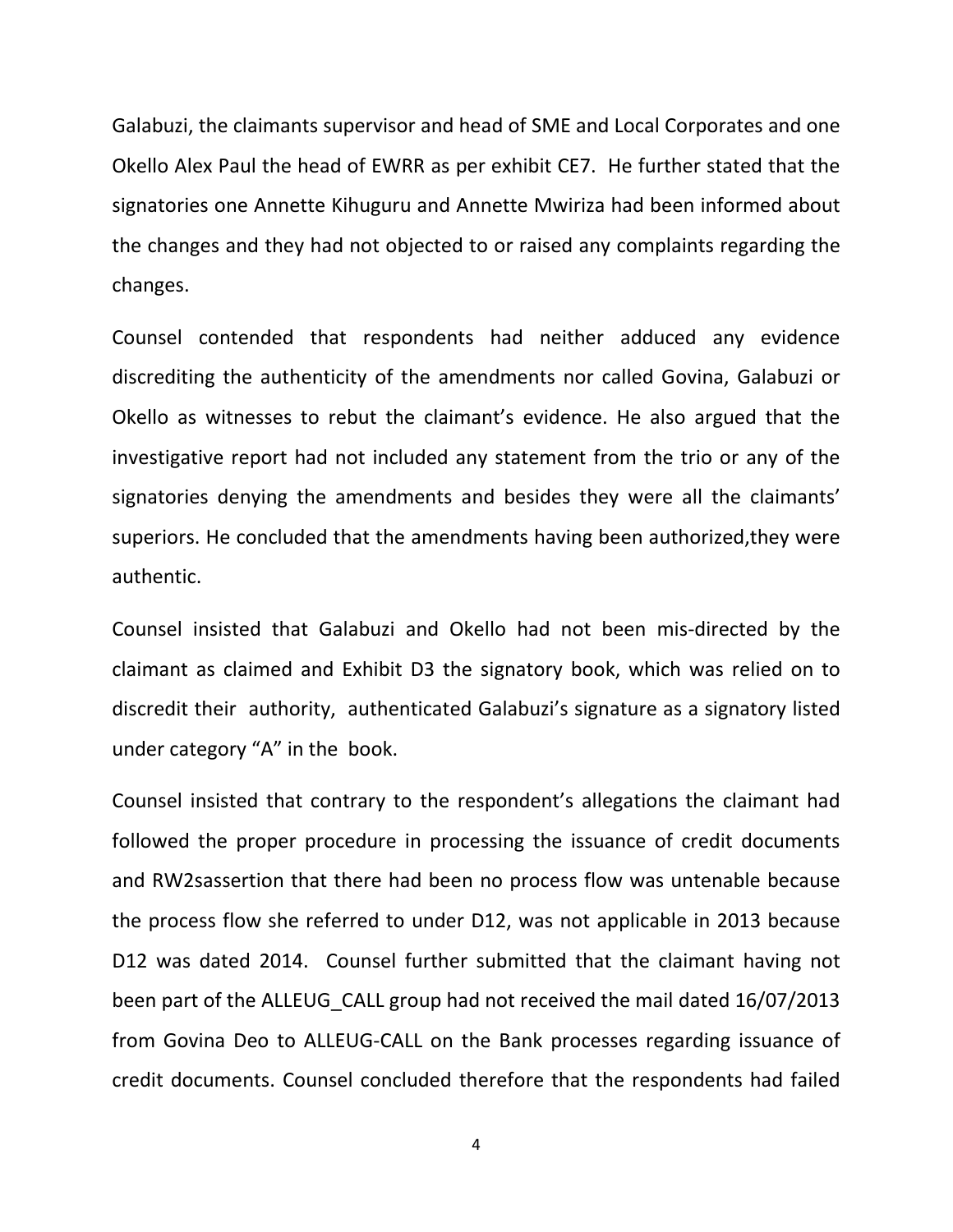to prove that the claimant had knowledge of the alleged Bank process on the issuance of credit documents as applicable to the transaction giving rise to the instant case. He also argued that the claimant had not violated exhibit (e) on the procedure on how to amend guarantees because it was not clear when the document came into force and it had not explicitly provided for the procedure which RW2 had elaborated in Court.

Counsel insisted that the reflection on the bank system were further confirmation that the claimant had followed all procedures contrary to RW2s testimony.

With regard to the claimantsfailure to exercise due diligence when assessing the capability of Prime IK, counsel asserted that management had approved them as viable clients and therefore the claimant could not be heldaccountable for their inadequacies and besides the final decision in respect of loan restructuring was with management, who had approved the restructuring of Prime IKs loan facility.

With regard to the amendments causing loss to the Bank, Counsel submitted that the respondents had not adduced evidence to show how the claimant had caused this loss. It was his submission that once the amendments were made the bank released Ugx 183, 846,246 to the company as advance payment but part of this money was used to offset an outstanding loan that the company had with the bank. The Bank subsequently made no further advances to the company leading to under performance and eventual termination of the construction contract, leading to the calling of the guarantees by the Ministry.Counsel asserted that the respondents had security for the guarantees which could have been sold to recover this money but they did not.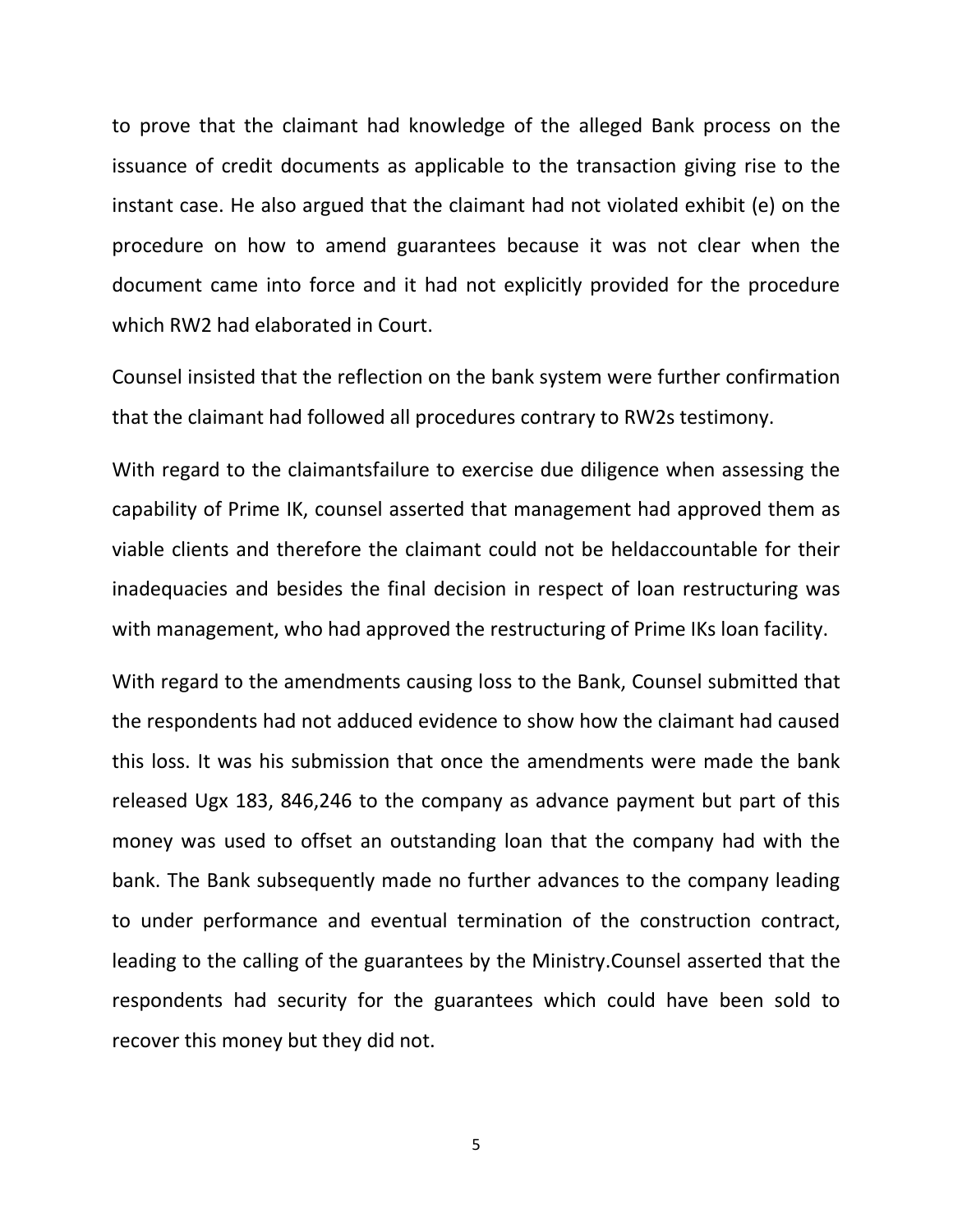With regard to the manner in which the claimant was dismissed, it was counsel's submission that the respondents had violated Section 68 and section 73(1) Employment Act 2006 by not following the principles of natural justice and equity as enshrined in article 42 of the Constitution of Uganda. Counsel contended that the claimant had been invited for a hearing on the 19/09/2012 but his response to the charges were not considered, the other persons involved in the transaction to wit; Govina, Mwiriza, Kihuguru, Galabuzi and Okello were not investigated and or called to testify. According to him the investigation only focused on the claimant excluding others who had a role.

The Respondents in reply did not dispute that the claimant was their employee until his termination. According to Counsel, the Claimant was terminated for gross negligence and willfully and knowingly breaching the Bank policies.

Counsel submitted that the claimant had to demonstrate that there was no justifiable reason for his dismissal or that the due process was not followed before he could claim unlawful termination. It wasCounsels submission that the claimant was lawfully dismissed with payment in lieu of notice. He distinguished Termination and dismissal as prescribed under the employment Act and case law as follows:

Whereas Section 2 of the Employment Act defines termination to mean the discharge of an employee from employment at the initiative of his/her employer for justifiable reasons other than misconduct such as expiry of contract, attainment of retirement age, etc. Under the same section termination has the meaning as assigned under section 65 of the employment Act. Section 65(1) stipulates in part that: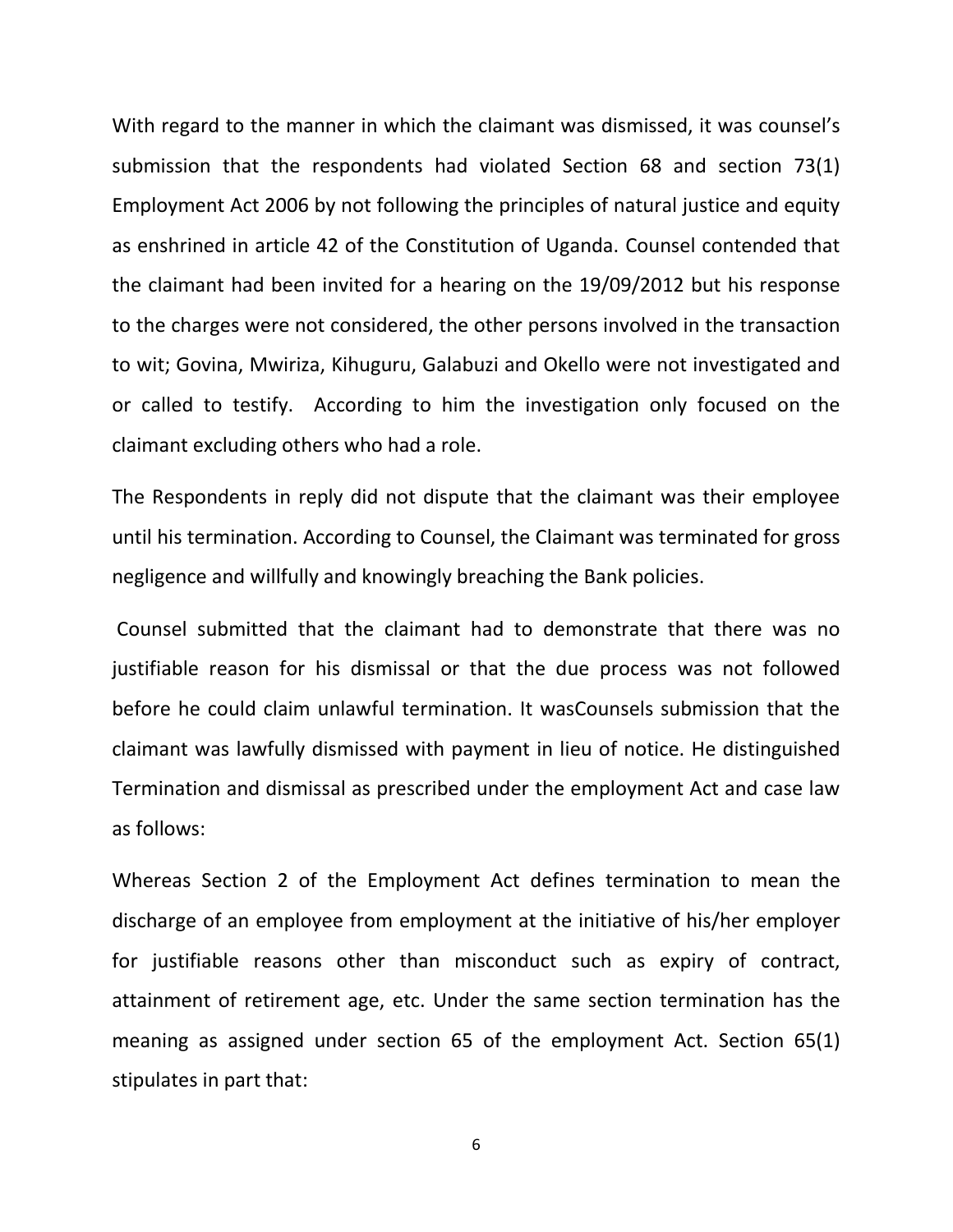*1) Termination shall be deemed to take place in the following circumstances-*

## *Where a contract of service is ended by the employer with notice;*

*Where the contract of service, being a contract for a fixed term or task, ends with the expiry of the specified task and is not renewed within a period of one week from the date of expiry on the same terms or the terms not less favourably to the employee…"* 

He submitted that dismissal on the other hand was restricted to misconduct (including poor performance). Counsel argued that a dismissal is done after a disciplinary hearing, and what constitutes misconduct depends on the nature of the job in question and the terms of the contract. He relied on**BARCLAYS BANK OF UGANDA VS GODFREY MUBIRU SCCA NO1 OF 1997.** He noted that in **LAWS VS LONDON CHRONICLE (1959) WLR 698** it was observed that one isolated misconduct was sufficient to justify summary dismissal. The test is:

# *"Whether the conduct complained of is such as to show the servant to have disregarded the essential conditions of the contract of service,"*

According to Counsel,save for the mandatory right to be heard now reserved by section 66 of the Employment Act, the rest of the common law meaning of dismissal was left intact by the Act.

Counsel also submitted on the legal question relating to **"***what form the right to fair hearing should take in employment matters?"*

Court should endorse the following: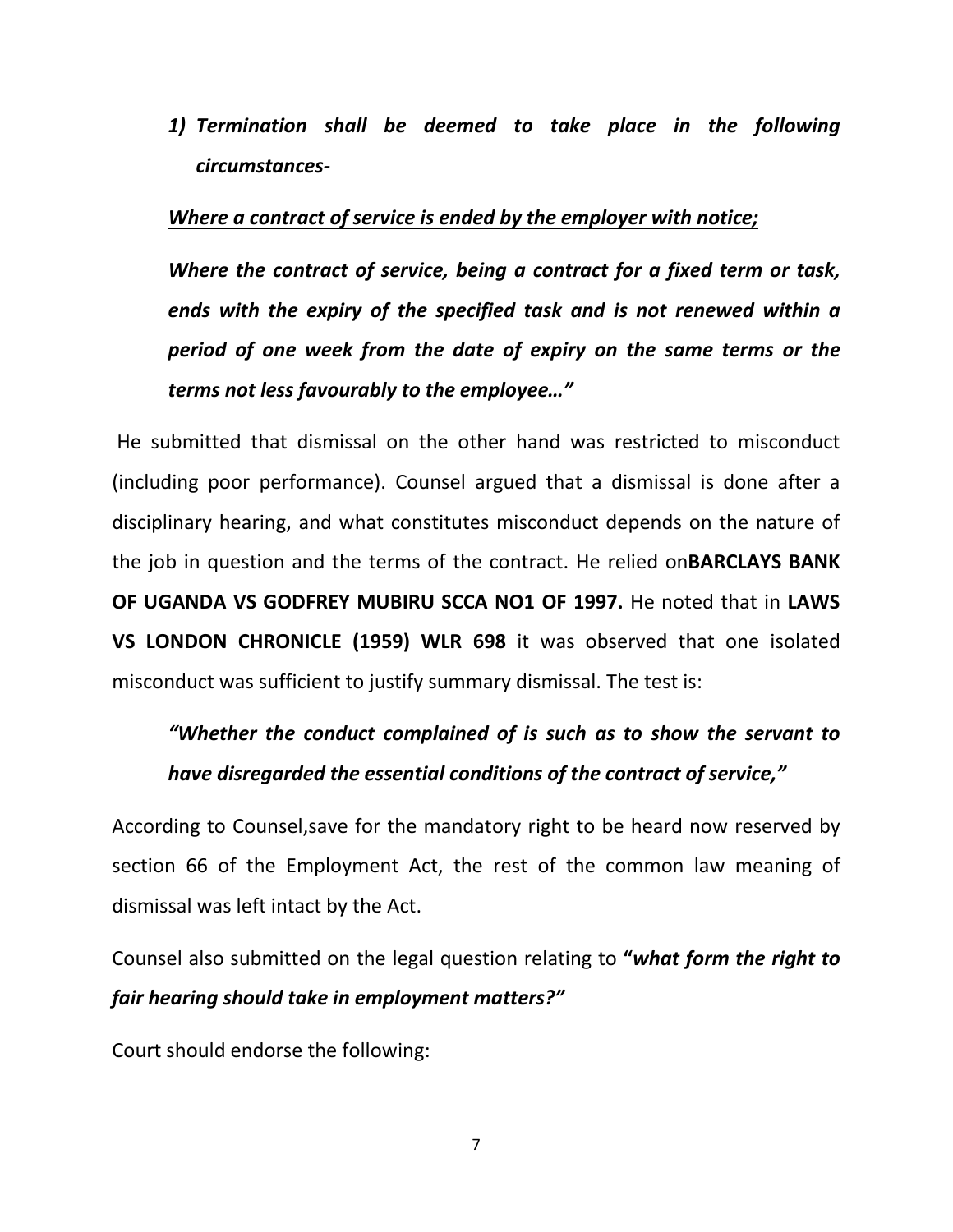*"1. In employment cases the employer accusing the employee of wrong doing only need to be fair and reasonable and give the employee the opportunity to be heard or to defend himself. BENON KANYANGOGA & ORS VS BANK OF UGANDA LDC 080/2014.*

- *2. An employer is fair and reasonable if he or she investigated the allegations, notifies the employee of the allegations against him/her and generally accords he employee a right to be heard.*
- *3. The employer need not prove the case against the employee beyond reasonable doubt. We believe that it is enough if the employer is, on the facts, reasonably convinced that the employee did wrong.*
- *4. A disciplinary committee of an employer is not a court of law and is not expected to operate at the standards of a court of law."*

He cited **GRACE MATOVU VS UMEME LIMITED LDC OO4/2014, MUGISHA JOHN BOSCO VS CENTENARY RURAL DEVLOPMENT BANK HCCS No. 162/2008,GUMISIRIZA CAROLINE KALISA VS HIMA CEMENT LIMITED HCS084/2012**

On whether there was verifiable misconduct on the part of the claimant Counsel submitted that according to the summons to attend a disciplinary hearing dated 12/09/2014 and the minutes of the disciplinary hearing dated 19/09/2014, the allegations that the claimant breached the bank policies in relation to a) tampering and altering guarantee documents, b) failure to adequately follow up the customer in the period as required of default, c) misleading the banks credit committee on the capability of the customer to pay the additional facility and d) refusal to co-operate with and write a statement to the investigators /auditors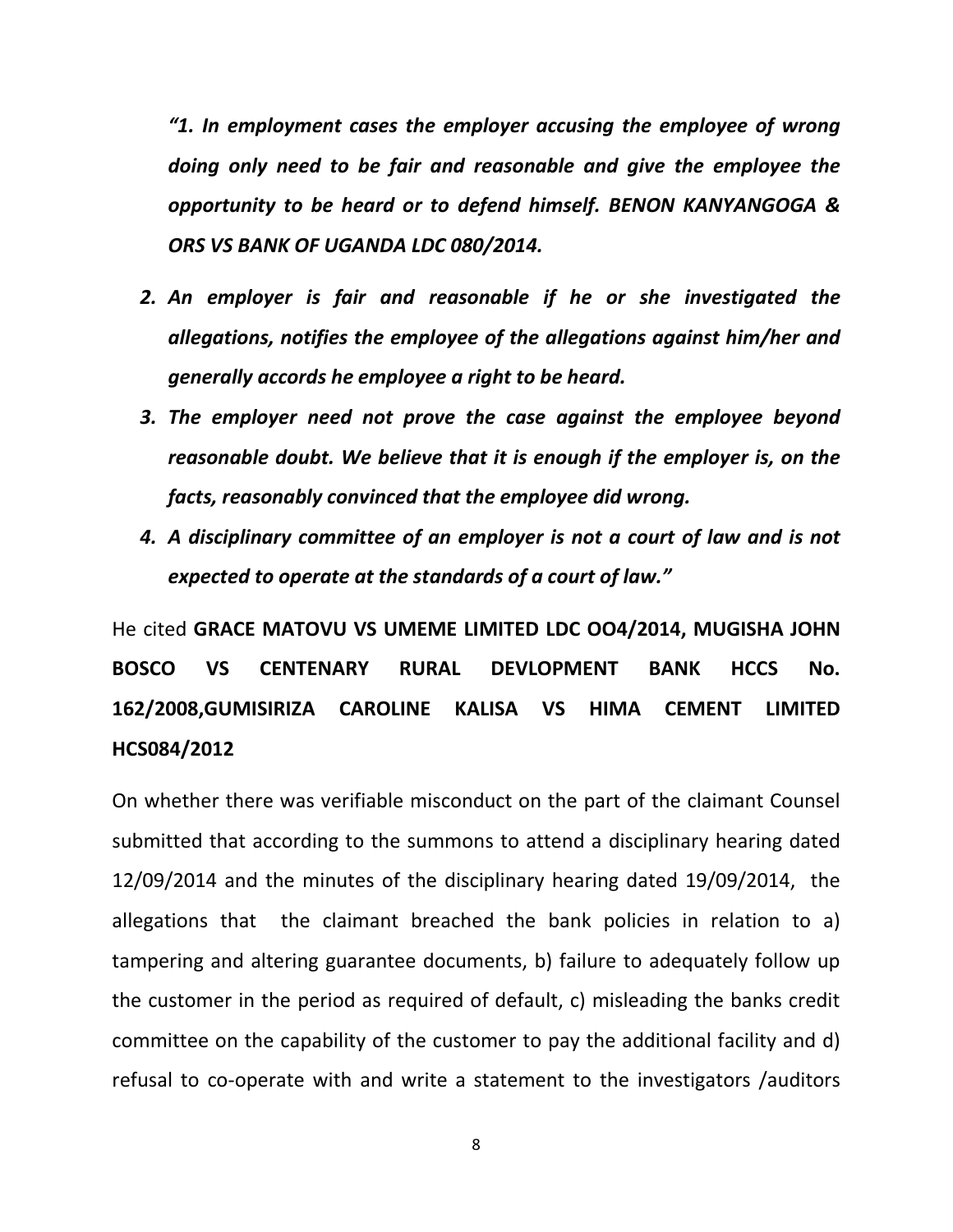despite several reminders, attracted dismissal in accordance with the respondents sanction Grid exh.13 of Patricia Omallah's statement.

a) *Failure to adequately follow up the customer in the period of default as required and misleading the banks credit committee on the capability of the customer to pay the additional facility"* 

Counsel argued that the claimant under paragraph 4 of his witness statement had stated he was Prime IKs relation manager and his duties included appraising, review and recommending credits and follow up on the facilities including guarantees, managing local Corporates portfolio by identifying potential defaulting accounts and making timely recommendations for remedial actions. Counsel contended that evidence on the record showed that the claimant contrary to his witness statement had failed to exercise these duties in regard to Prime IK. Counsel made reference to the investigation report which showed that the customer was indebted to the bank for more than 2 years and the claimant had not made any follow up on him during this period. He submitted that the claimant had admitted that at the time the customer had applied for Ugx. 200m loan he had been indebted to the bank by Ugx. 150m for 2 years. He contended that instead of causing the customer to pay, the claimant spearheaded a restructuring of the customer's loan facility. He asserted further that the report showed that the claimant had not exercised due diligence as a customer relations manager to ensure that the customer had the ability to execute the contract between him and the Ministry of works a fact that had been confirmed by the claimants witness one Dennis Okaka. It was his submission that CW2 one Keijuka Edwarda majority shareholder in Prime IK was not a credible witness, because he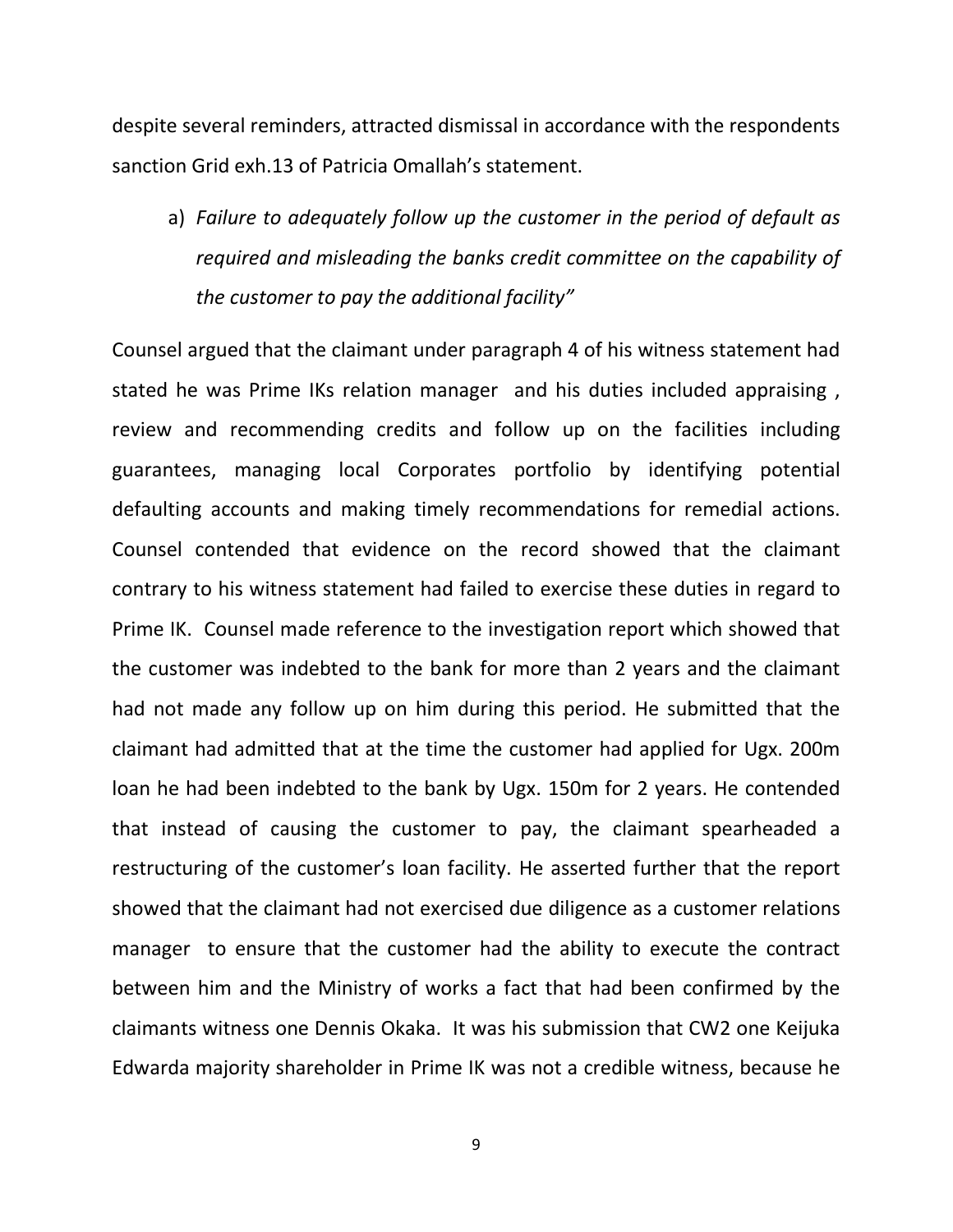had given contradictory evidence regarding the Advance Payment Guarantee and the Performance Guarantee, although he had conceded to being heavily indebted to the bank for a long time. Further CW2 had testified that a bank Official used to *"generate paper work"* for him to get another loan of Ugx 200m because his indebtedness could not perform the contract. Counsel believed that the bank official was the claimant. He opined that the claimant did not monitor the customer and to report risk signs to the senior business and risk manager leading to loss to the Bank.

Counsel refuted the claim that the claimant was not responsible for restructuring loans or approving additional financing yet his role as he had stated it under para 4 of his statement and clause 3.8 of the respondents Credit policy and Procedure manual the claimant was to:

- *a) To ensure that all extensions of credit are to customers who comply with established target market criteria and approved business plans.*
- *b) To ensure that all extensions of credit are structures in accordance with established risk acceptance criteria.*
- *c) Obtain all financial and other information required to approve and monitor credit exposures*
- *d) Conduct all due diligence, on the customer and identify early warning signs.*

According to Counsel the claimant had not done any of the above and instead hehad made representations to the effect that the customer was compliant to the extent of recommending him to the credit committee for an additional Ugx. 100m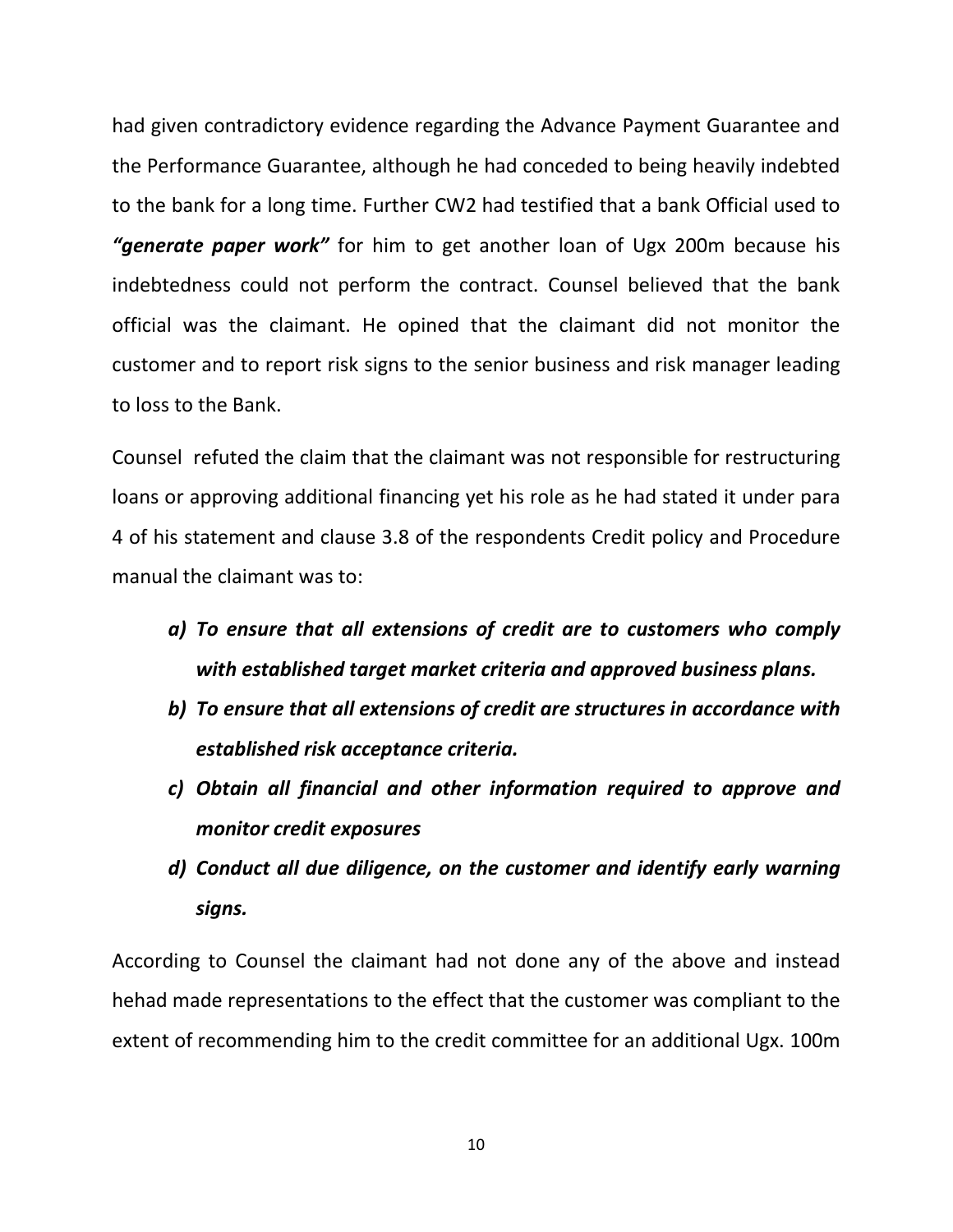facility. Counsel concluded the claimant had therefore breached a number of policies that warranted his dismissal.

With regard to tampering with the Guarantee documents, Counsel submitted that the claimantsmislead Court to believe he had been authorized to make the alterations on the guarantees by the Risk head Govina Deo, and their authenticity had been confirmed by Galabuzi and Okello.

With regard to whether the claimant had followed bank procedure, he argued that on the 17/10/2013, the respondents issued the Advance Payment Guarantee No EUG/PP/391/13 for Ugx. 216,938,570/- which would expire on the 25/03/2014, and a Performance Guarantee No. EUG/390/13 expected to expire on the 25/03/2014, undertaking to pay Ugx, 108,469,621/=. Both were signed by the head Domestic Bank/Executive Director, Ms. Annette Kihuguru and the respondents Company secretary Mwiriza Mukunda Annette in accordance with the respondents authorized signatories book. Both initialed on the first page before signing the last page.

Counsel further submitted that according to the undisputed evidence of Harriet Abbo and Dennis Okaka, the amended APG and PG were discovered during the disciplinary committee procedure and after the Ministry had called on them. It was found that the APG and PG in the Bank file were different from the ones the Ministry had called on. The dates on the APG and the PG had been altered from 25/03/2014 to 31/04/2014 and 25/03/2014 to 31/05/2014 respectively and the amounts on the PG from Ugx. 108,461, 621/- to Ugx. 108,461,285/-. The claimant had not denied making these alterations although his defence was that he had done so with the authorisation of Govina and Galabuzi. Counsel contended that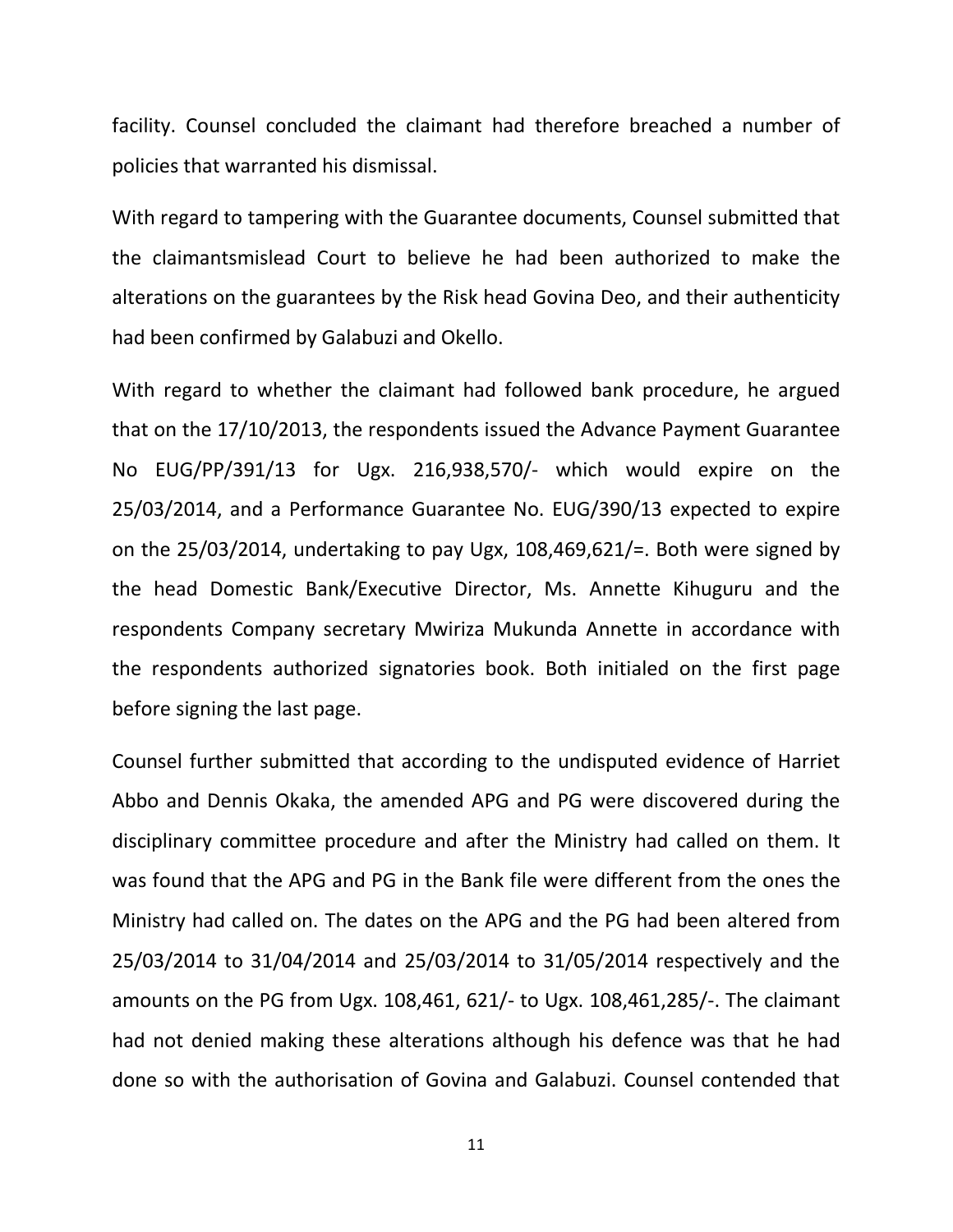guarantees are strict documents with fixed time lines and that was why the respondents had put in place strict procedures which had to be followed. According to counsel the claimant had not denied knowledge of these procedures. He had not adduced evidence to show that he had followed the procedures especially with regard to ensuring that the initial signatories one Kihuguru and Mwriiza had been informed. He only admitted to not taking the altered guarantees back to them for signing. There was no evidence that the altered guarantees had been entered on the system.It was counsels' submission that the claimant had not followed the procedure as communicated to ALLUG-CALL group which he was part of before altering the Guarantees thus committing the Bank to a longer period and by the nature of the documents the bank had to pay. He Cited **EDWARD OWEN ENGINEERING Co. LTD VS BARCLAYS BANK INTERNATIONAL & ANOR [1977]1 QB 159** at 169.

Counsel further contended that the claimant as liaison between the respondent and the customer was aware that such documents could only be countersigned by 2 signatories under category A of the signatory book of which Okello was not included and that the confirmation letter was not a guarantee.

Counsel was of the strong view that there was sufficient evidence to show that the claimant had breached the respondent'spolicies and therefore deserved to be dismissed in accordance with Section 68 of the Employment Act 2006.

On the right to a fair hearing, it was submitted for the respondent that the claimant had been subjected to procedural fairness through a fair hearing process. In Counsel view the assertions that the claimant had not been given an opportunity to respond to the allegations against him, that key witnesses to wit;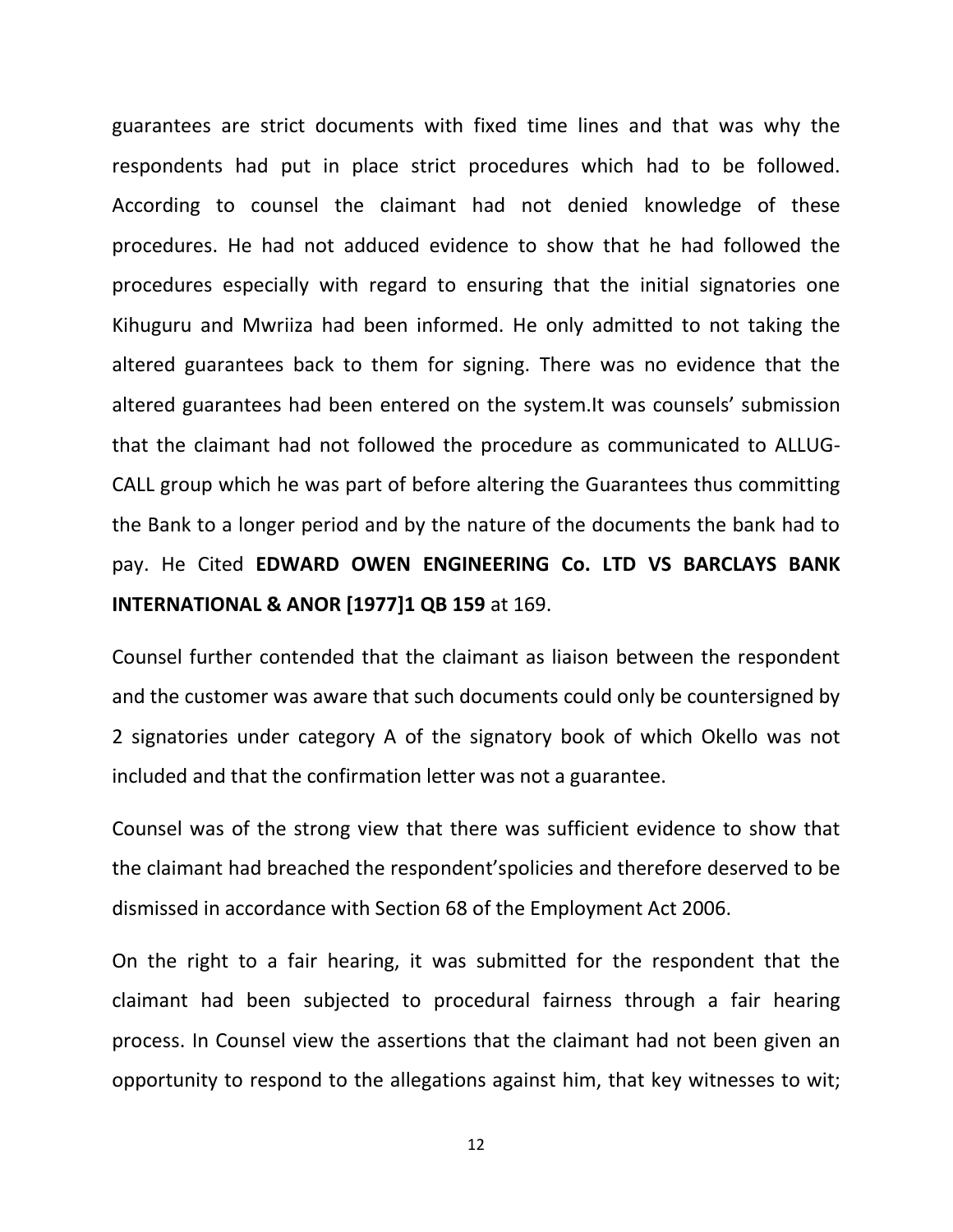Kihuguru, Okello, Mwiriza and Galabuzi had not been called and that investigation only targeted him alone, were all weak and untenable. Counsel invited court to consider the wide coverage of the investigation report to disprove the claimant's assertion that it had only targeted him. Besides the record showed that the claimant had refused to furnish a written explanation to the investigators. This could have been sufficient response. In light of **GENERAL MEDICAL COUNCIL VS SPACKMAN (1943) ALLER 337,** counsel asserted that the claimant had been given a fair and adequate opportunity to be heard. Counsel relied on **CAROLINE KARIISA GUMISIRIZA VS HIMA CEMENT LIMITED, MUGISHA JOHN BOSCO VS CENTENARY RURAL DEVELOPMENT BANK, HCCS 162 /2008, BENON KANYAGOGA AND GRACE MATOVU LDC 004/2014 (Supra)** *whose holdings were to the effect that administrative tribunals such as disciplinary committees were not required to strictly adhere to the procedures applied in Courts of law. What was required was for the accused person to be notified of the allegations against him/her and him/her to be given ample opportunity to respond.*

It was Counsels submission that in the instant case the claimant was given an adequate opportunity to be heard. An investigation was carried out and he was asked to make an explanation. He was summoned for a hearing before an impartial panel. Counsel concluded that both on process and substance the claimant was rightly dismissed.

## **DECISION OF COURT:**

#### **Issue 1. Whether the Claimant was lawfully dismissed?**

After carefully analysing therecord, evidence adduced, both submissions and the law we found that, it was not disputed that the claimant was employed as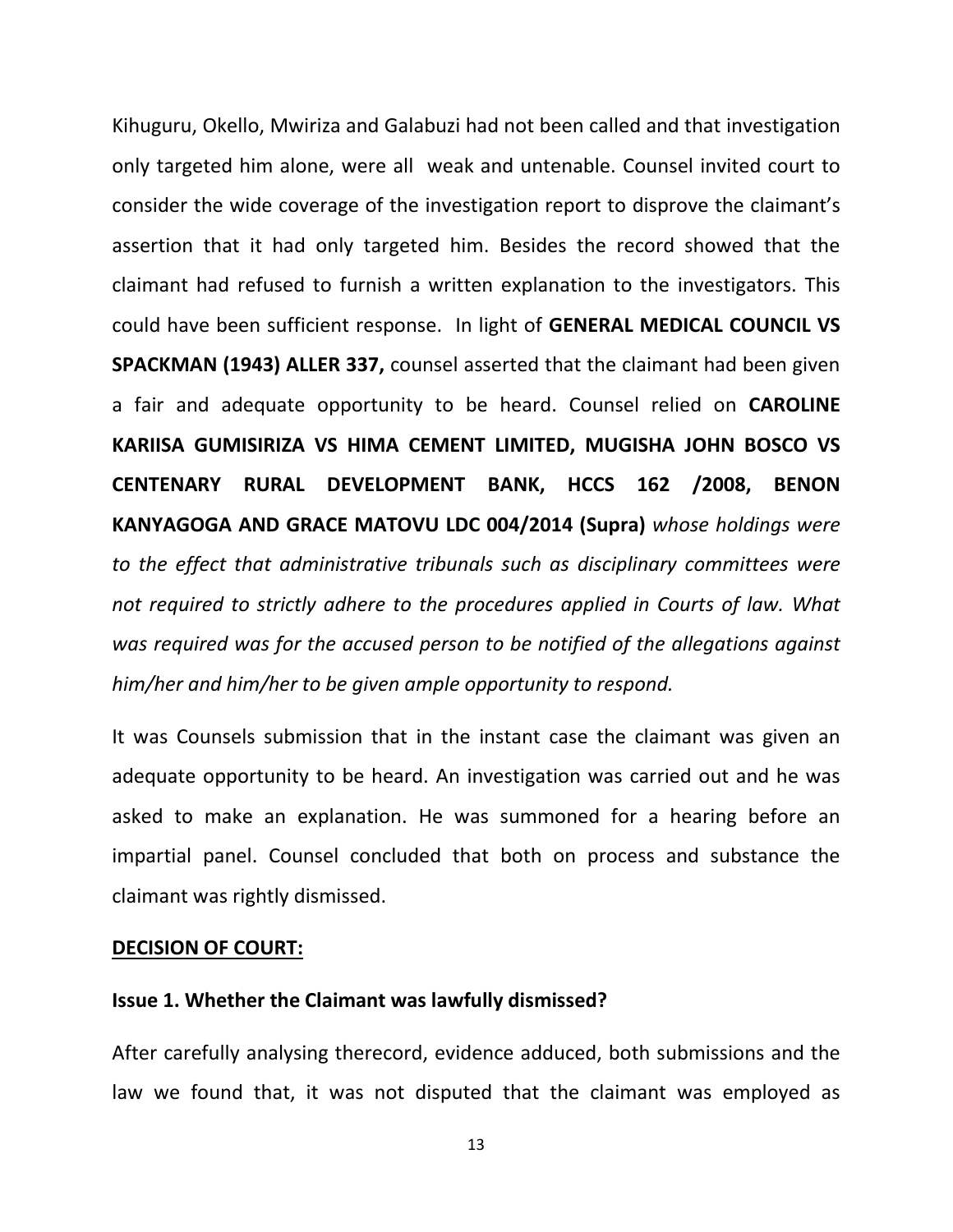theRespondents RelationshipManager and according to paragraph 4 ofthe claimants witness statement, key among his contractual obligations as Relationship Manager were to:

- *Establish, develop and maintain a portfolio of local and corporate clients within the domestic banking segment by maximizing lifetime value of new and existing clients with acceptable risk portfolio requirements by conducting thorough due diligence and making recommendations that meet the clients' needs.*
- *Appraise, review and make recommendations of credits and follow upon facility and legal documentation and disbursements of approval of facilities.*
- *Manage local and corporate portfolio by identifying potential defaulting accounts and making recommendations for remedial action like restructuring suspension of interest and full recovery of outstanding debt.*

It is clear from these roles that the claimant had to act for and on behalf of the respondent and was obliged to undertake extra care to ensure that in addition to building a robust portfolio of clients he ensured that they are had acceptable risk portfolio requirements.

We believe that the transaction relating to Prime IK which is the basis of this case fell within the ambit of this role. Our understanding of the claimant's responsibilityas a relationship manager to Prime IK therefore was that he had the responsibility of ensuring that Prime IK had the capacity to meet his obligations relating to facilities extended to him by the bank. The bank therefore had trust and confidence in the claimant to ensure that clients Prime IK were complaint and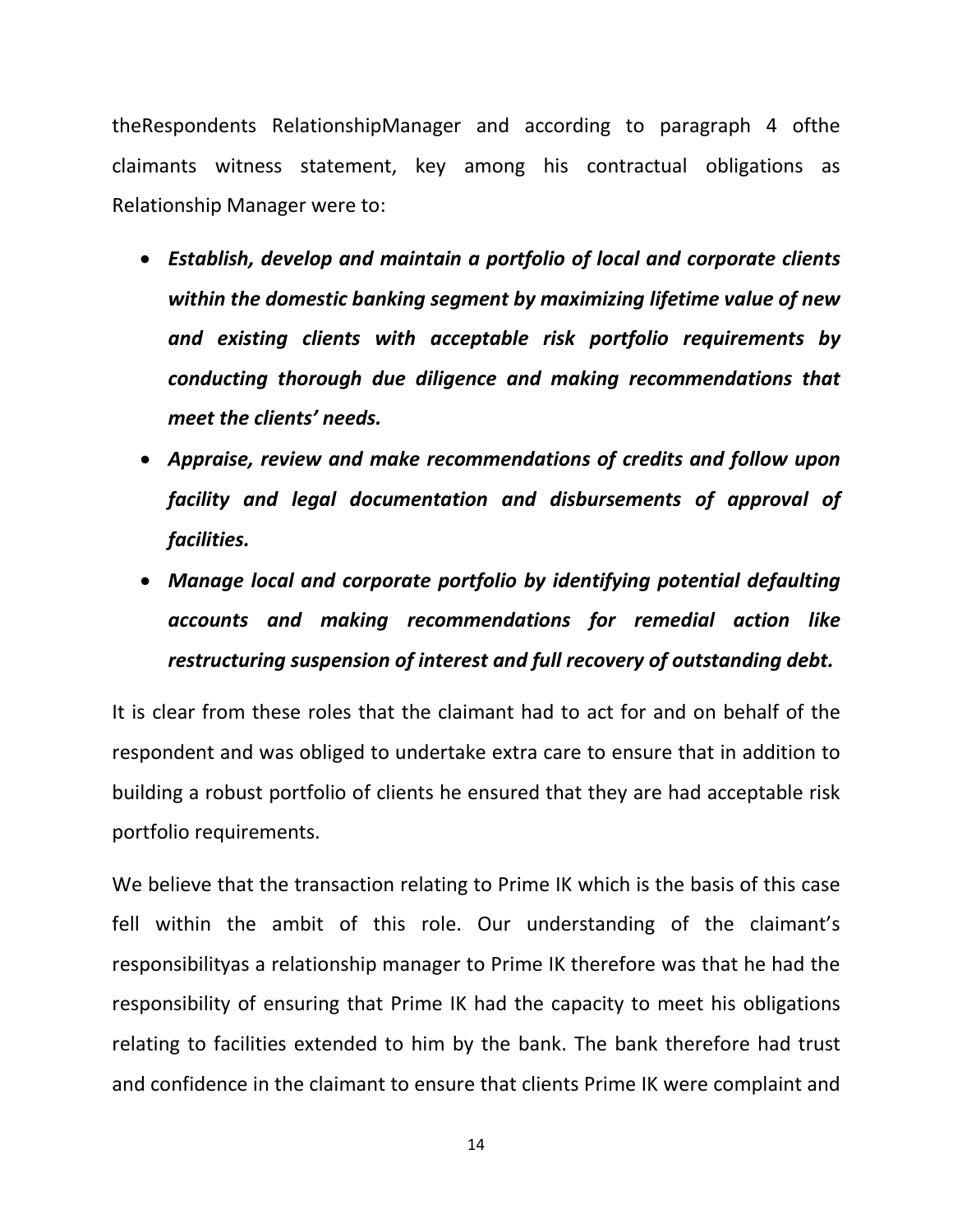viable customers. The claimant was therefore required do thorough due diligence before making any recommendations to management regarding Prime IK.The Respondents decision on any matter concerning the client was therefore heavily dependent on the claimants assessment and judgement and recommendationbecause of the trust and confidence they had in him to execute his responsibility with due diligence.

#### **Did the claimant exercise due diligence?**

Employees must be careful when carrying out their work and must be reasonably competent at their job. The evidence on the recordand the testimonies of the claimant and the respondent's witnesses, showed that although Prime IK was not performing very well having failed to service his loan for over 2 years, theclaimant had notwithstanding recommended him for more facilities and in the form ofan Advance Payment Guarantee and a Performance guarantee to enable him execute a contract with the Ministry of Works and Transport and also by regularly restructuring his loan facility.There was no evidence to indicate that the claimant had broughtPrime IKs non – compliance to the attention of management. There was undisputed evidence however which showed that the claimantregularly restructured the client's loanfacility and made recommendations for him to be given additional facilitiesbefore he settled outstanding obligations including recommending him to be granted the guarantees in question.

It was further not disputed that because of Prime IKs indebtedness the Advance Payment Guarantee and the Performance Guarantee did not meet their purposes because they were used to settle the outstanding loan facility instead of kick starting the construction of the toilets. This led the Ministry to call on the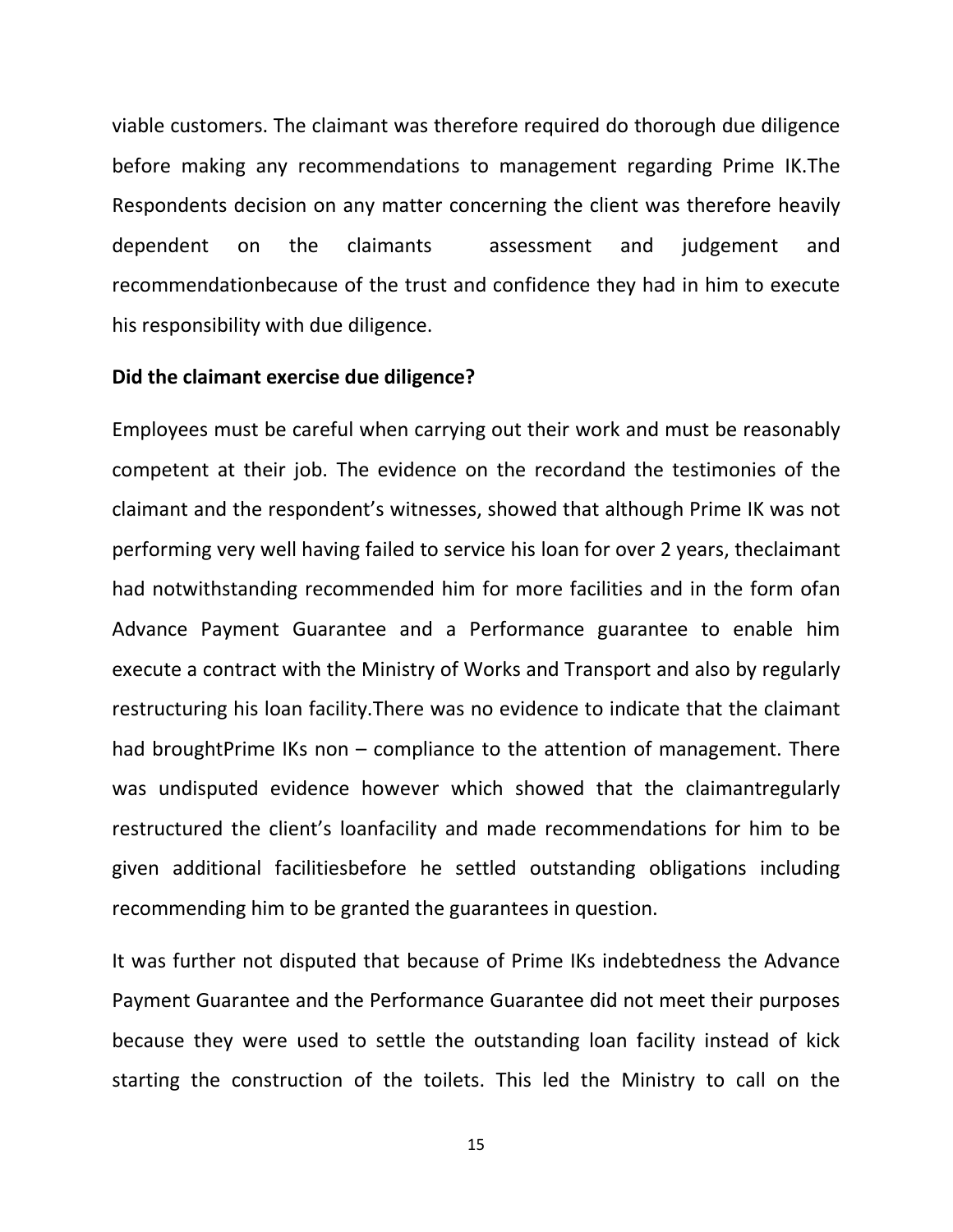guarantees to the detriment of the Bank which had to pay the money. There was no evidence to show that the claimant had advised the credit committee about the client's indebtedness or that he had made effort to recover the outstanding loan notwithstanding that the client had already been penalized. In his testimony the claimant denied responsibility for the loss because he was not signatory to the guarantees although he was the one whorecommended Prime IK as a viable client.

These facts clearly indicate that the claimant had been negligent in carrying out his work and he had showed a lack of competence when he failed to ensure that Prime IK had an acceptable risk portfolio to meet his obligations with the bank, before presenting him to the credit committee as a viable customer. The committees decision to grant prime IK the Guarantees in our opinion was based on the trust and confidence they had in the claimant to execute his responsibility as Relationship Manager, in accordance with his contractual obligations to exercise due diligence to ensure the customer had an acceptable risk portfolio. Because the claimant failed to exercise proper care and skill required of a Relationship Manager, hefundamentally breached his contract of employment and therefore the Respondents were justifiedto dismiss him.

## **Did the claimant follow bank procedures?**

We have already found that it the claimant had failed to exercise proper care and skill required of a relations manager therefore fundamentally breached his contract of employment.

We think that the claimant's denial of any knowledge about the proceduresfor amending guarantees was further confirmation of his lack of competence. One of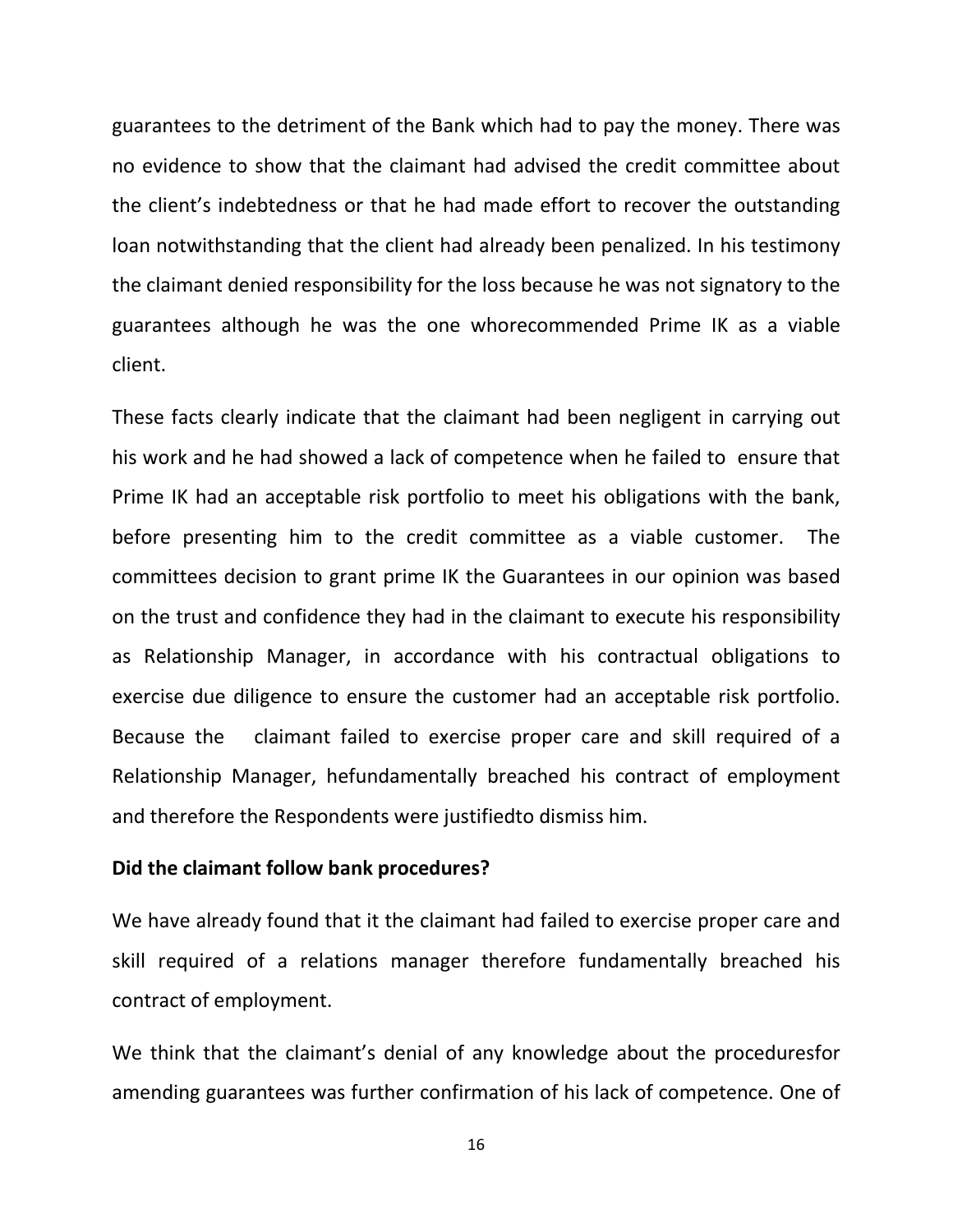his key roles was to *"Appraise, review and make recommendations of credits and follow up on facility and legal documentation and disbursements of approval of facilities."*We do not think that the claimant could possibly execute this responsibility without following particular procedures and as a professional he was expected to be reasonably competent and therefore aware of the procedures to follow in carrying out his work. The claimants' assertion that he was not aware of the procedures left no doubt in our minds that he had not exercised due diligence on executing his role regarding Prime IK and thus caused financial loss to the Respondent Bank.We agree with Justice Kanyeihamba's decision in **BARCLAYS BANK OF UGANDA VS GODFREY MUBIRU, SCCA No.1 OF 1998,** that:

*"Managers in the banking business have to be particularly careful and exercise a duty of care more diligently than manager of most businesses. This is because banks manage and control money belonging to other people and institutions, perhaps in their thousands and therefore are in a special fiduciary relationship…Moreover , it is my opinion that in the banking business any careless act or omission , if not quickly remedied , is likely to cause great losses to the bank and its customers …."* Also see **JANATA BANK VS AHMED [1981] ICR 791."**

The record showedthat on the 17/10/2013, the respondents issued an advance payment guarantee No EUG/PP/391/13 for Ugx. 216,938,570/- which would expire on the 25/03/2014, and a Performance Guarantee No. EUG/390/13 expected to expire on the 25/03/2014, undertaking to pay Ugx, 108,469,621/=. Both were signed by the head Domestic Bank/Executive Director, Ms. Annette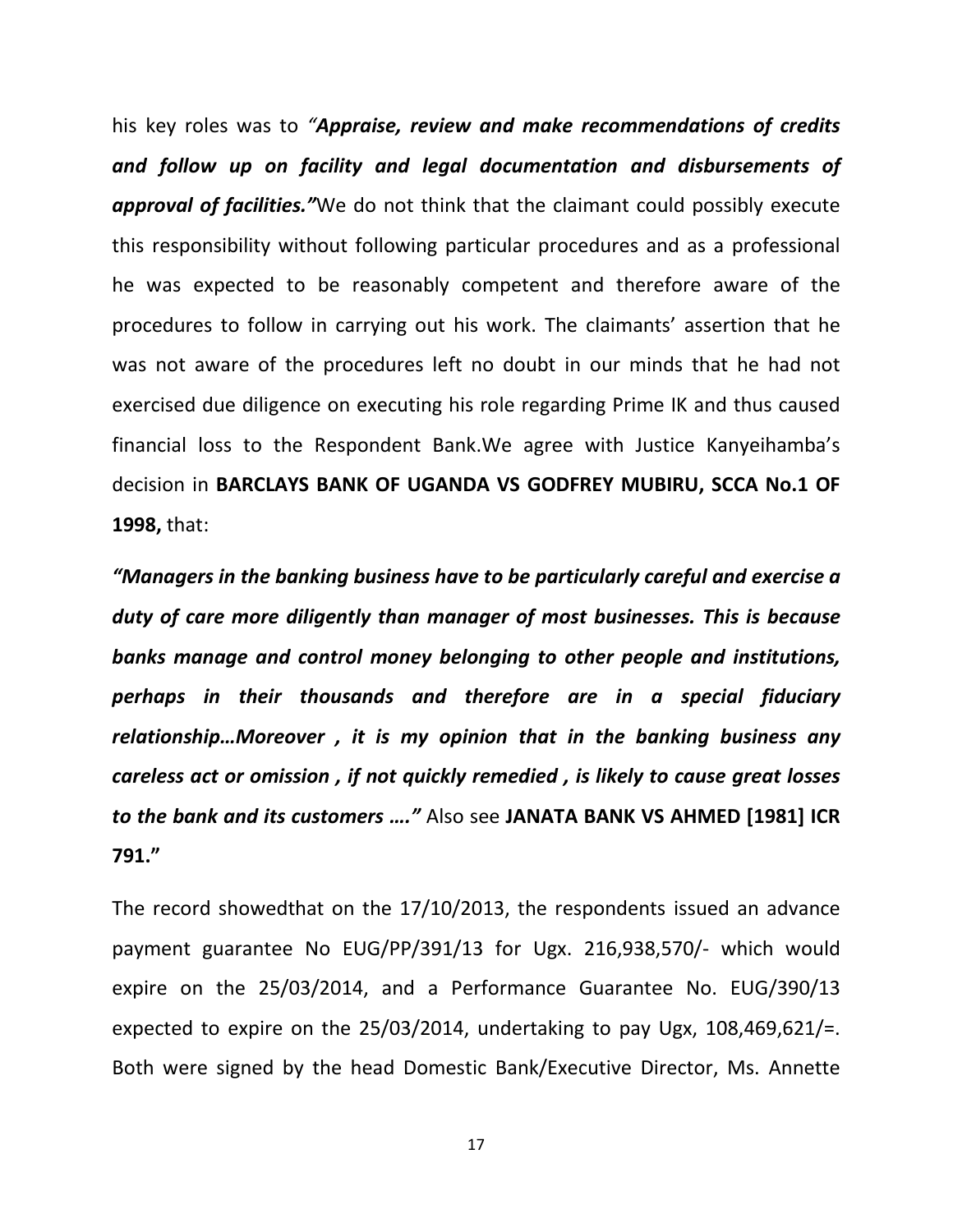Kihuguru and the respondents Company secretary Mwiriza Mukunda Annette on the same day 17/10/2014, in accordance with the respondents authorized signatories book. Both initialed on the first page before signing the last page. No evidence was adduced to prove that the initial signatories Annette Kihuguru and Mwriza Mukunda Annette had been informed about the alterations on the guarantees or that they had accepted them. We do not think that the fact that they had not been called to testify exonerated the claimant. The burden lay on the claimant to prove that they had accepted the changes as authentic. He had not done so. If they had indeed been informed we saw no reason why they would not have authenticated the changes themselves instead of junior staff such as Galabuzi and Okello. There was no evidence to justify the authentication of the changes by Galabuzi and Okello who were junior Officers, when the initial signatories were in the know. In the absence of evidence to show that the initialsignatories were notified of the changes made on the Guarantees and to justify the authentication by Glabuzi and Okello, we were believed that the alterations had been made without authorisation and in so doing the claimant had willfully disobeyed the Respondents set procedures and therefore breached his contract of his employment. See **LAWS VS LONDON CHRONICLELTD[1959] 1 WLR 698**

#### **Fair hearing**

Section 68 provides that:

## *"Proof of reason for termination*"

*(1) In any claim arising out of termination the employer shall prove the reason or reasons for the dismissal, and the employer fails to do so the*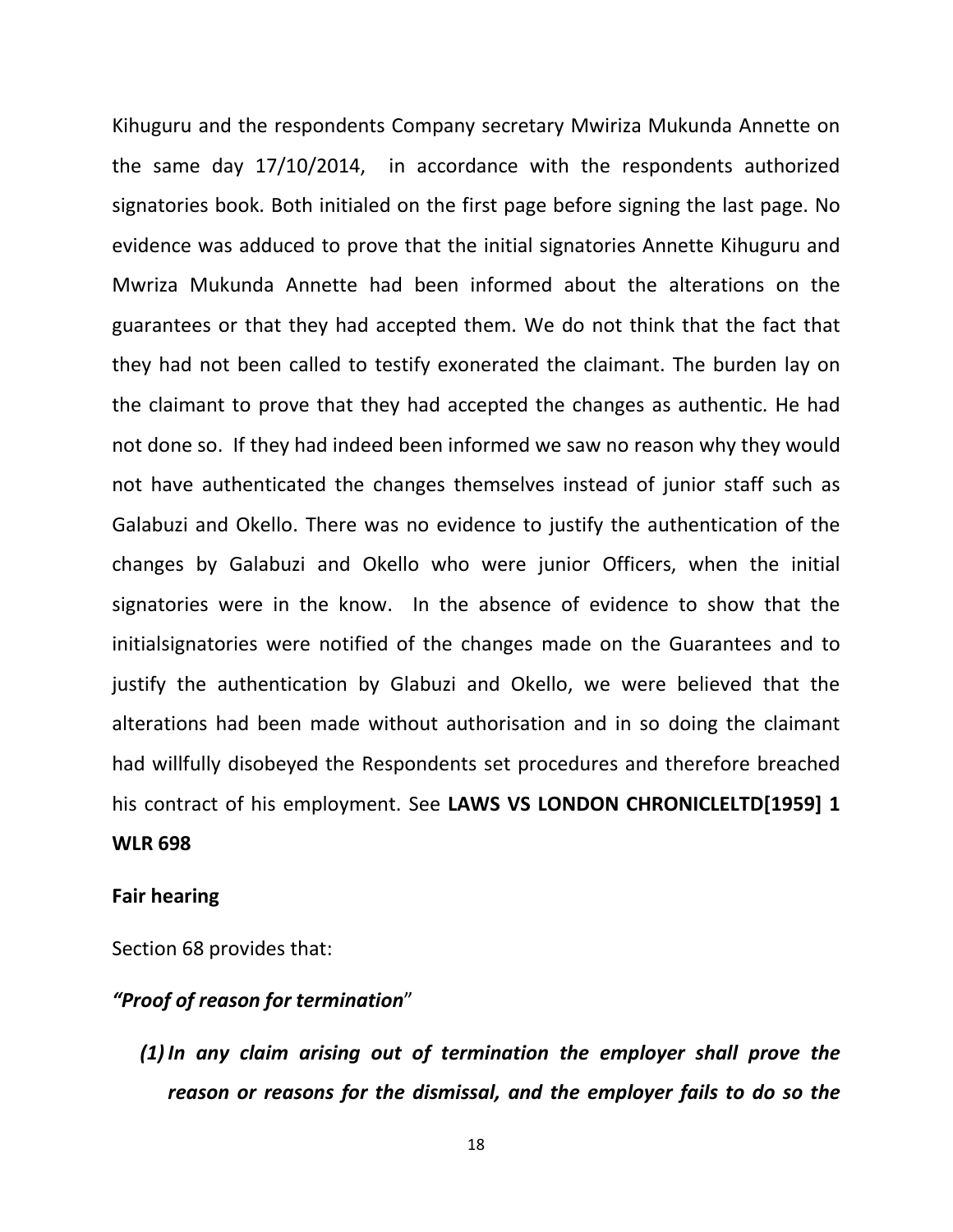*dismissal shall be deemed to have been unfair within the meaning of section 71.*

- *(2) The reason or reasons for dismissal shall be matters, which the employer at the time of the dismissal, genuinely believed to exist and which caused him to dismiss the employee.*
- *(3) In deciding whether an employer has satisfied this section, the contents of a certificate such as is referred to in section 61 informing the employee of the reasons for termination of employment shall be taken into account."*

It is clear from the record that the claimant was informed about the infractions leveled against him in the summons issued to him that an investigation was carried out and the claimant was asked to make an explanation via e- mail and he was summoned for a disciplinary hearing. There was no evidence adduced to show that he was denied of an opportunity to defend himself. Whereas Counsel for the respondents asserted that the claimant had refused to respond to the investigation report. The claimant testified that he had given an explanation to the queries raised by the bank.The disciplinary committee then found him culpable and decided to dismiss him.

We are persuaded by Counsel for the respondents argument that the right to a fair hearing should entail the employer informing the claimant about the reasons he is considering for his or her dismissal, granting the employee opportunity to be heard and or defend him or herself and the employer need not prove a case against the employeebeyond reasonable doubt. It is enough for the employer based on the facts of the case to show he or she was convinced the employee had committed a wrong. We believe that in this case the Respondents complied with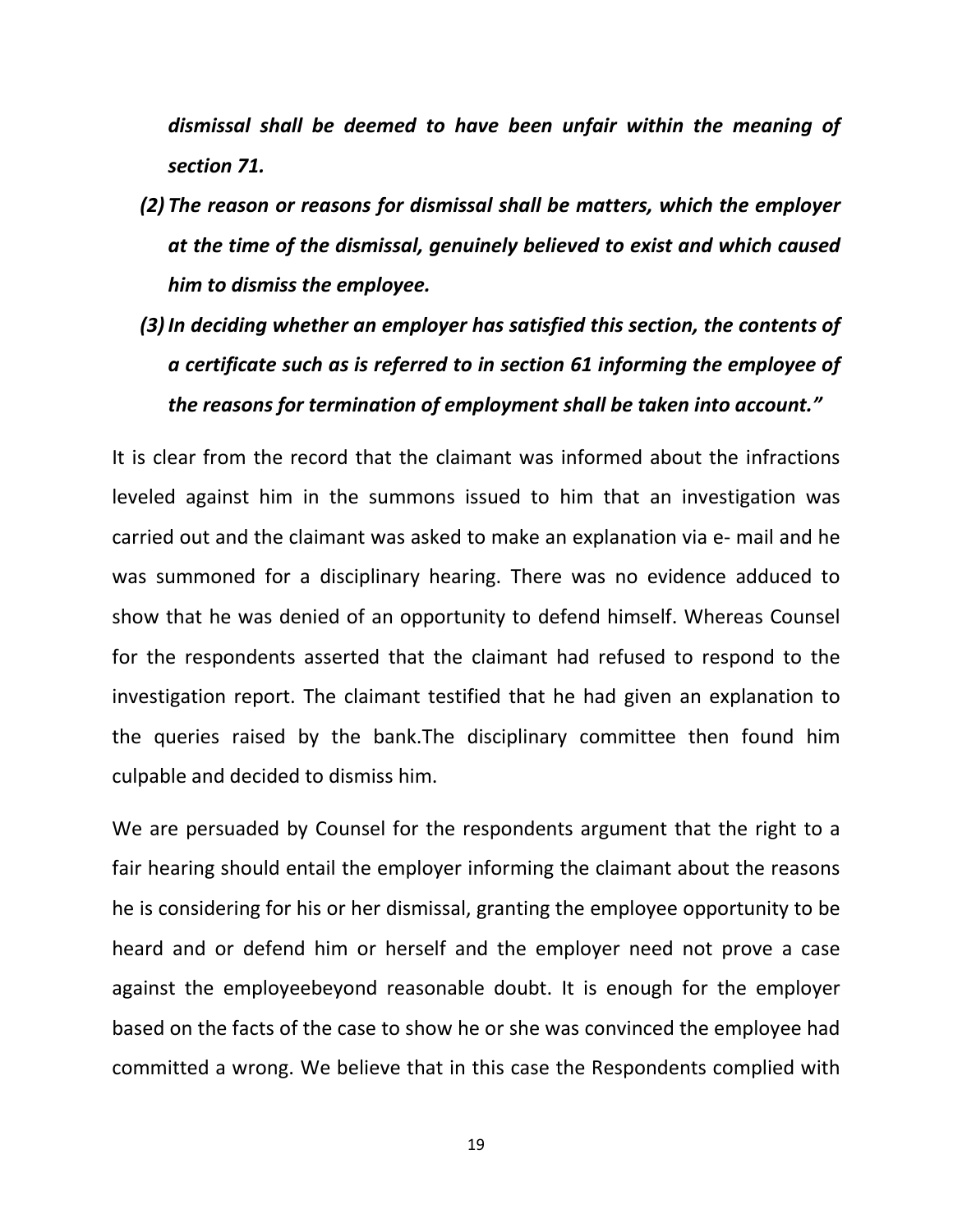these principles as provided under Section 68 of the Employment Act, 2006 , **GENERAL MEDICAL COUNCIL VS SPACKMAN (1943) ALLER 337, CAROLINE KARIISA GUMISIRIZA VS HIMA CEMENT LIMITED, MUGISHA JOHN BOSCO VS CENTENARY RURAL DEVELOPMENT BANK, HCCS 162 /2008, BENON KANYAGOGA** and **GRACE MATOVU LDC No.004/2014(Supra).** The hearing need not conform to the standards of a court of law. We found that the claimant was given a fair hearing and none of his rights were not infringed in any way.

In conclusion we found that by recommending a non-viable client, Prime IK to the Respondent's Credit co

mmittee to be granted an Advance Payment Guarantee and Performance Guarantee and making changes/amendments on the guarantees without notifying the initial signatories, or getting proper authorisation, the claimant had fundamentally breached his contract of employment.

The Respondents were therefore justified to dismiss him and the dismissal was done in accordance with the principles of natural justice as provided for under Section 68 of the Employment Act and the Authorities already sited above.

The dismissal was therefore substantially and procedurally correct. In the circumstances the claim fails and the claimant is not entitled to any of the remedies sought.

No order as to costs is made.

Delivered and signed by:

1. **THE HON. CHIEF JUDGE, ASAPH RUHINDA NTENGYE ...……………….. 2. THE HON. JUDGE, LINDA LILLIAN TUMUSIIME MUGISHA………………….**